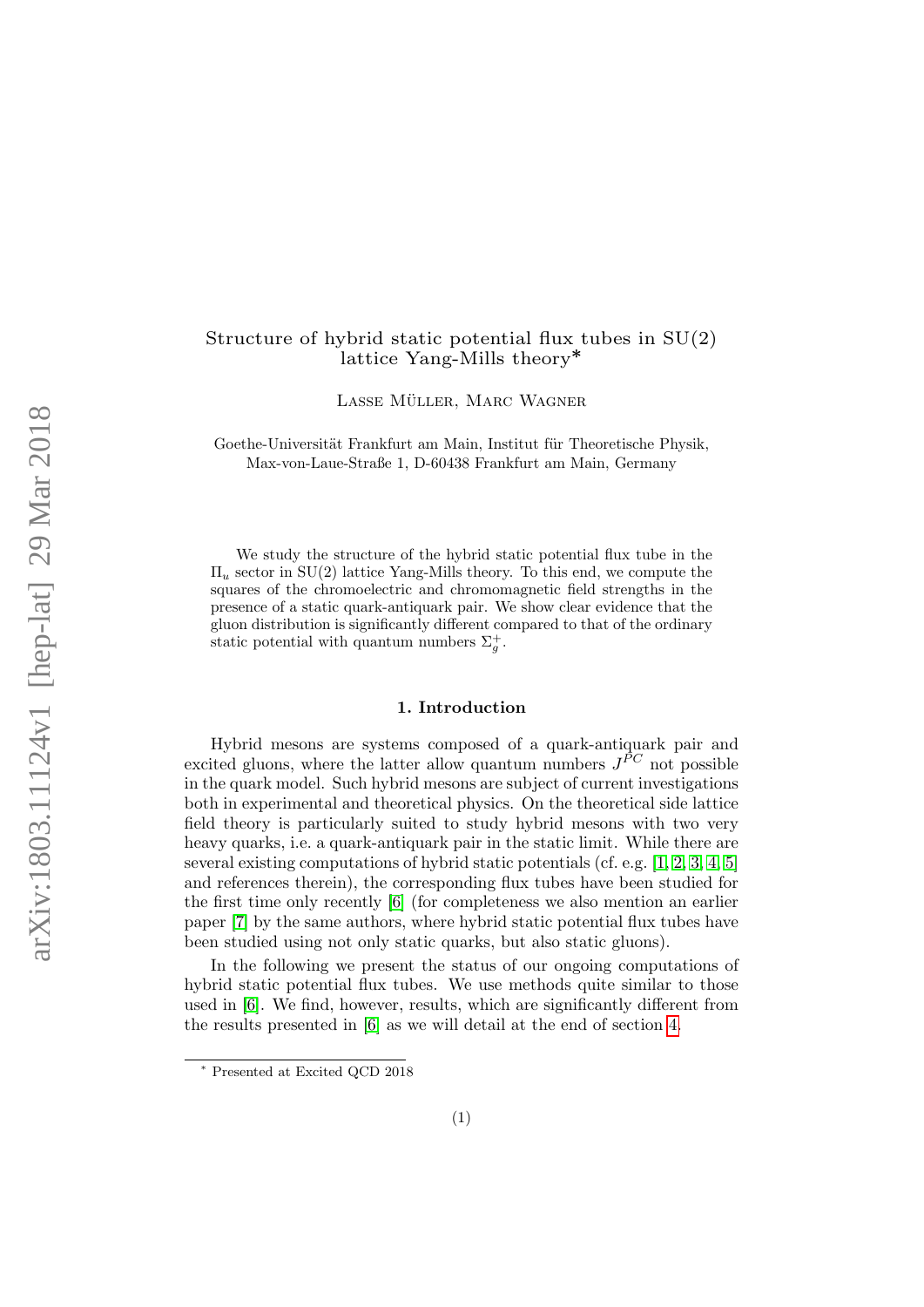#### 2. Hybrid static potentials and flux tubes

A hybrid meson is a meson, where not only the quark Q and the antiquark  $\overline{Q}$ , but also the gluons contribute to the quantum numbers  $J^{PC}$ . When studying hybrid mesons in the limit of infinitely heavy quarks, i.e. static quarks Q and  $\overline{Q}$ , symmetries are somewhat different, resulting in the following three quantum numbers (cf. e.g. [\[3,](#page-5-2) [5\]](#page-5-4) for a detailed discussion).

- The absolute value of angular momentum with respect to the  $Q\bar{Q}$ separation axis (here the z axis):  $\Lambda \in \{\Sigma = 0, \Pi = 1, \Delta = 2\}.$
- The eigenvalue of parity combined with charge conjugation  $P \circ C$ : The eigenvalue of  $\uparrow$ <br> $\eta \in \{g = +, u = -\}.$
- The eigenvalue of the spatial reflection along an axis perpendicular to the  $QQ$  separation axis (here the x axis):  $\epsilon \in \{+, -\}.$

Computing the energy of the groundstate in a given  $\Lambda_{\eta}^{\epsilon}$  sector as a function of the  $Q\bar{Q}$  separation r yields a static potential denoted by  $V_{\Lambda^{\epsilon}_{\eta}}(r)$ . While  $V_{\Sigma_g^+}(r)$  is the well known ordinary static potential, all other potentials  $V_{\Lambda^{\epsilon}_{\eta}}(r)$  exhibit significantly larger energies and are referred to as hybrid static potentials (for a summary plot cf. e.g. [\[3\]](#page-5-2), Fig. 2).

 $V_{\Sigma_g^+}(r)$  can be computed from standard rectangular Wilson loops. To access  $\Lambda_{\eta}^{\epsilon}$  sectors different from  $\Sigma_{g}^{+}$ , one has to replace the two spatial sides of the Wilson loops by more complicated structures. We focus on the  $\Pi_u$  hybrid static potential <sup>[1](#page-1-0)</sup> by considering Wilson loop-like correlation functions with spatial parts as shown in Fig. [1.](#page-1-1) With quark and antiquark positions at 0 and  $\mathbf{r} = r\mathbf{e}_z$ , respectively, the resulting Wilson loop reads  $W_{\Pi_u} = \mathcal{O}(0, 0) S_t(0, r) O^{\dagger}(t, 0) S_t^{\dagger}$  $t_t^{\dagger}(0,0)$ , where  $S_t$  denotes a straight path of

<span id="page-1-1"></span><span id="page-1-0"></span><sup>&</sup>lt;sup>1</sup> We omit the quantum number  $\epsilon$ , since hybrid static potentials with  $\Lambda \geq 1$  are degenerate with respect to  $\epsilon$ .



Fig. 1: Spatial part of a Wilson loop suited to study the  $\Pi_u$  sector.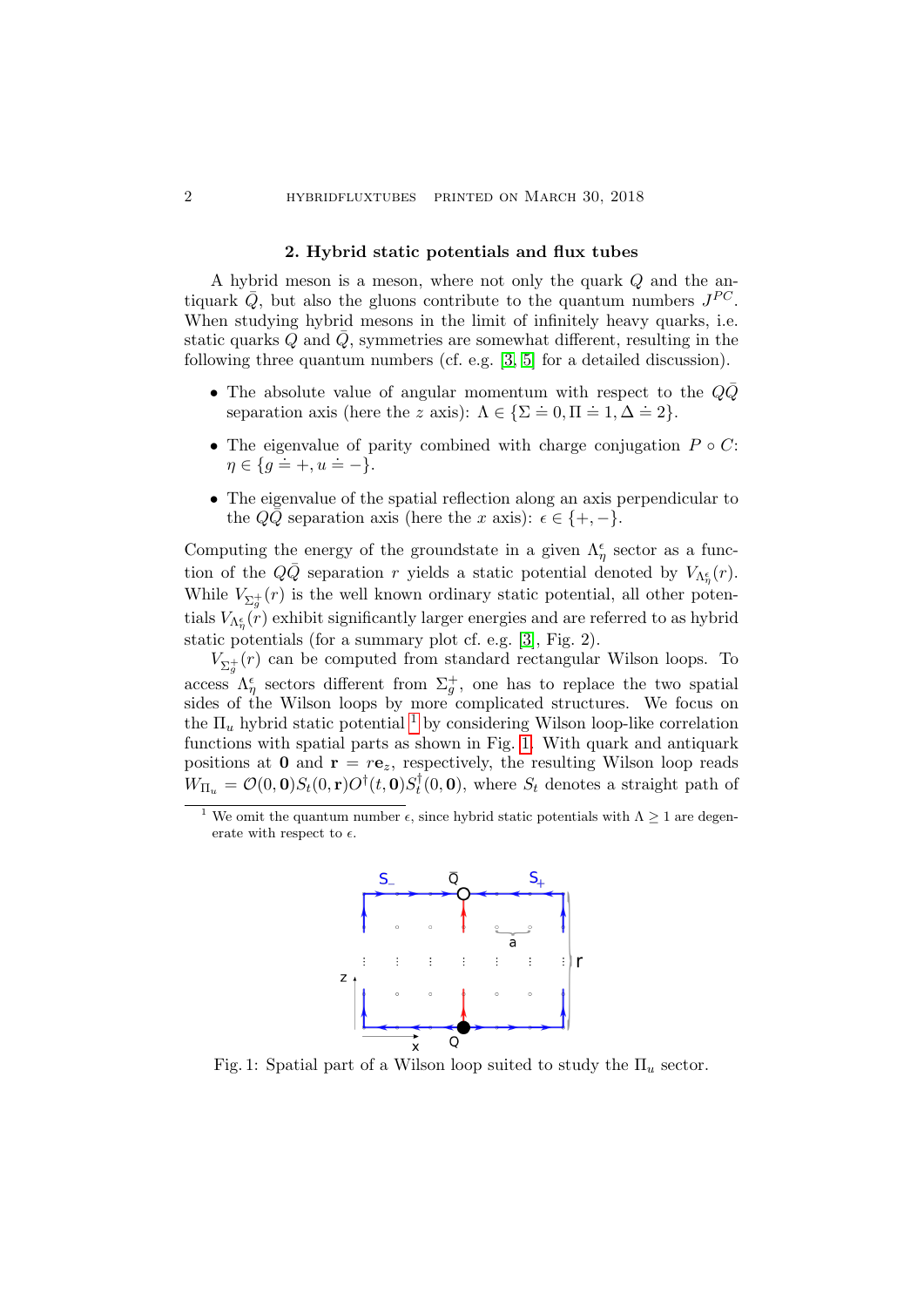$t/a$  links in temporal direction,  $\mathcal{O}(t, \mathbf{r}) = S_+(t, \mathbf{r}) - S_-(t, \mathbf{r})$  and  $S_+$  and  $S_$ as defined in Fig. [1.](#page-1-1)

The main goal of our work is to study hybrid static potential flux tubes by computing expectation values of squares of chromoelectric and chromomagnetic field strength components,  $E_j^2$  and  $B_j^2$   $(j = x, y, z$  and the square implies a sum over color indices). We have carried out such computations in the presence of a quark-antiquark pair in the  $\Sigma_g^+$  and  $\Pi_u$  sectors as functions of the spatial coordinate  $\mathbf{x} = (x, y, z)$  with respect to the vacuum using the equations

$$
\langle E_j(\mathbf{x})^2 \rangle_{Q\bar{Q}} - \langle E_j^2 \rangle_{\text{vac}} \propto \left( \frac{\langle W \cdot P_{0j}(t/2, \mathbf{x}) \rangle}{\langle W \rangle} - \langle P_{0j} \rangle \right) \tag{2.1}
$$

$$
\langle B_j(\mathbf{x})^2 \rangle_{Q\bar{Q}} - \langle B_j^2 \rangle_{\text{vac}} \propto \left( \langle P_{kl} \rangle - \frac{\langle W \cdot P_{kl}(t/2, \mathbf{x}) \rangle}{\langle W \rangle} \right), \tag{2.2}
$$

where  $P_{0i}$  denotes a spacetime plaquette and  $P_{kl}$  a spatial plaquette in the plane perpendicular to the  $j$  direction.

# 3. Lattice setup

<span id="page-2-0"></span>At the moment all computations have been done using an  $18<sup>4</sup>$  lattice and the standard Wilson plaquette action with coupling constant  $\beta = 2.5$ .



Fig. 2:  $\langle E_j(\mathbf{x})^2 \rangle_{Q\bar{Q}} - \langle E_j^2 \rangle_{\text{vac}}$  and  $\langle B_j(\mathbf{x})^2 \rangle_{Q\bar{Q}} - \langle B_j^2 \rangle_{\text{vac}}$  on the  $Q\bar{Q}$  separation axis for separation  $r = 6a$ . Top: ordinary static potential  $\Sigma_g^+$ . Bottom: hybrid static potential  $\Pi_u$ . Plots on the right are zoomed versions of the plots on the left. Red spheres indicate  $Q\overline{Q}$  positions at  $z = 0$  and  $z = 6a$ .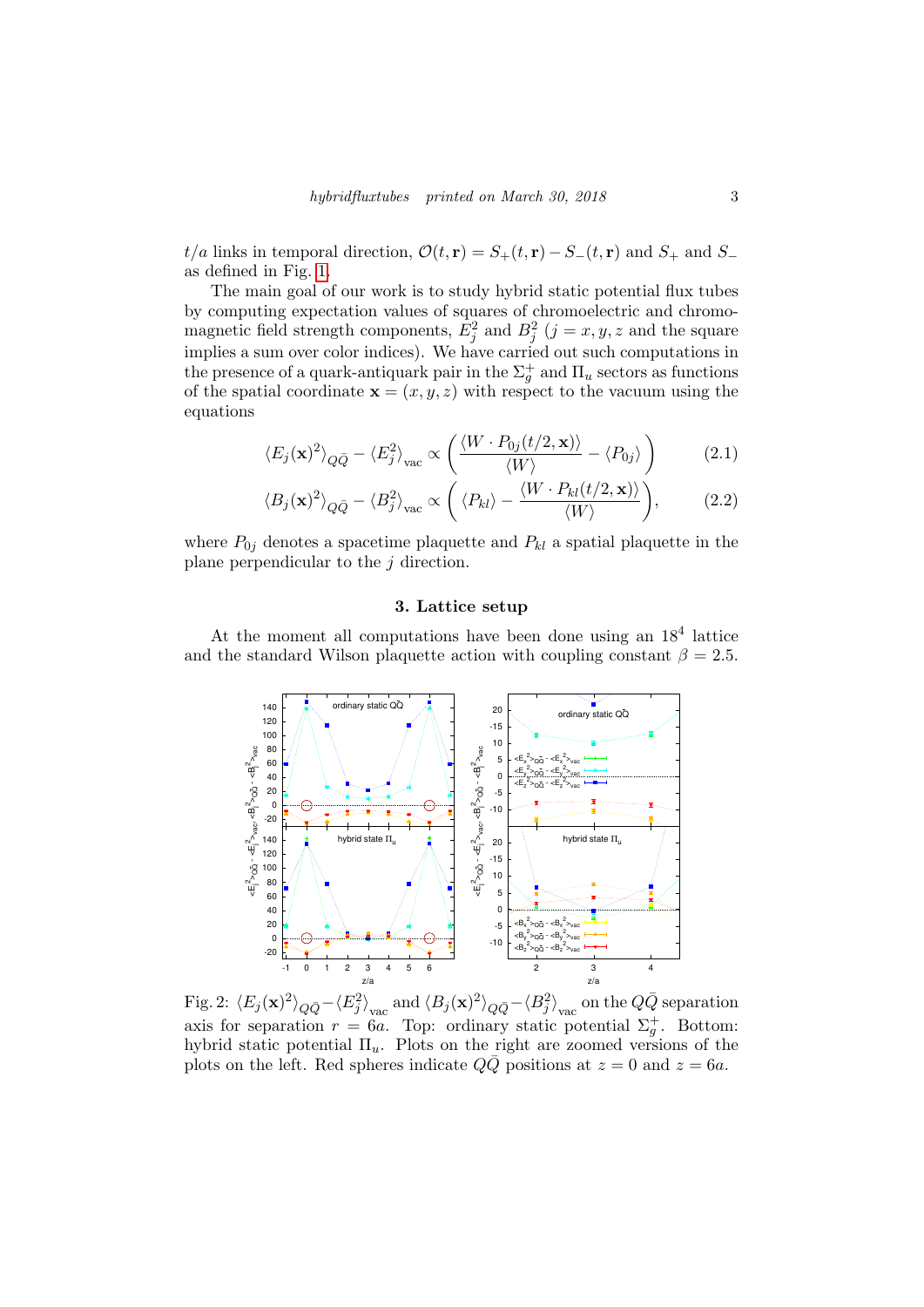This corresponds to lattice spacing  $a \approx 0.073$  fm, when identifying  $r_0$  with 0.46 fm, which is close to the QCD value [\[8\]](#page-5-7). For the computation of Wilson loops W APE smeared spatial links have been used, while the links of the plaquettes  $P_{0j}$  and  $P_{kl}$  are unsmeared.

### 4. Numerical results

<span id="page-3-0"></span>In Fig. [2](#page-2-0) we compare the field strengths of the ordinary static potential  $\Sigma_g^+$  and the hybrid static potential  $\Pi_u$  on the  $Q\bar{Q}$  separation axis. In the vicinity of the color charges the field strengths are essentially the same for both potentials. However, a significant difference is observed in the region halfway between the quark and the antiquark. While the chromoelectric field strengths, in particular the  $z$  component, i.e. the component parallel to the separation axis, dominate for  $\Sigma_g^+$ , they almost vanish in the hybrid case  $\Pi_u$ . At the same time, the chromomagnetic field strengths are large and positive for  $\Pi_u$ , while they even yield negative contributions to the energy density for the ordinary static potential  $\Sigma_g^+$ .

In Fig. [3](#page-3-1) we show again the field strengths of the hybrid static potential  $\Pi_u$ , this time along the two axes perpendicular to the separation axis originating in the center between the quark and the antiquark. These axes, which are parallel to the x and the y axes are also referred to as mediator axes. The field strengths along the two axes are not identical, i.e. the hybrid

<span id="page-3-1"></span>

Fig. 3:  $\langle E_j(\mathbf{x})^2 \rangle_{Q\bar{Q}} - \langle E_j^2 \rangle_{\text{vac}}$  and  $\langle B_j(\mathbf{x})^2 \rangle_{Q\bar{Q}} - \langle B_j^2 \rangle_{\text{vac}}$  on the mediator axes for the hybrid static potential  $\Pi_u$  for separation  $r = 6a$ .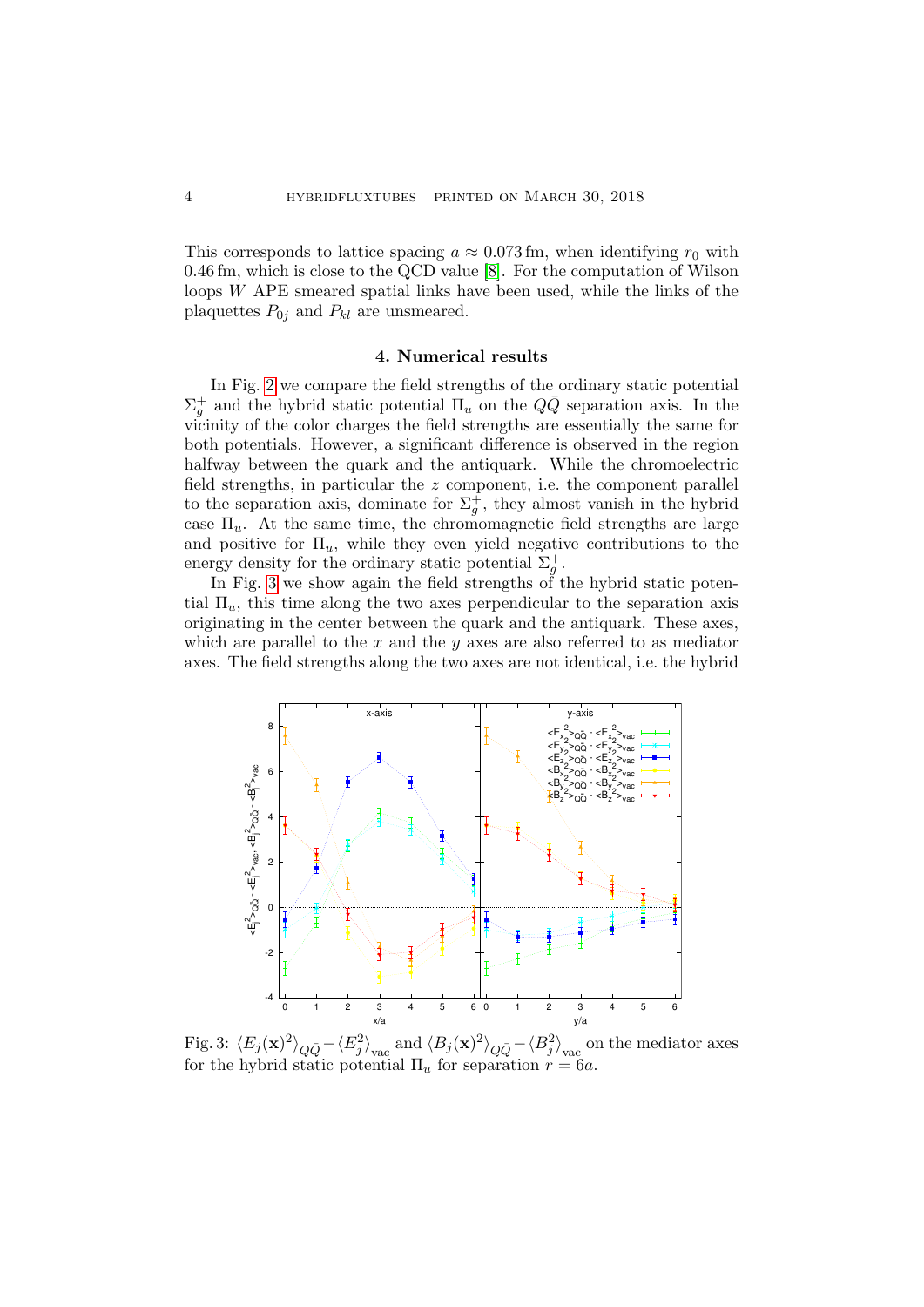<span id="page-4-0"></span>

Fig. 4:  $\langle E_j(\mathbf{x})^2 \rangle_{Q\bar{Q}} - \langle E_j^2 \rangle_{\text{vac}}$  and  $\langle B_j(\mathbf{x})^2 \rangle_{Q\bar{Q}} - \langle B_j^2 \rangle_{\text{vac}}$  in the x-z plane for the hybrid static potential  $\mathbb{H}_u$  for separation  $r = 6a$ .

 $\Pi_u$  state we excite with the spatial links shown in Fig. [1](#page-1-1) has a rotationally non-invariant gluon distribution. The general picture is the same as before: In the hybrid case  $\Pi_u$  the chromomagnetic field strengths dominate, while the chromoelectric field strengths contribute in a negative way. Such a behavior is not surprising, since it is also possible and common to excite the  $\Pi_u$  sector by locally inserting  $\mathbf{r} \times \mathbf{B}$  halfway in both spatial parts of an ordinary Wilson loop (cf. e.g. the pNRQCD investigation [\[9\]](#page-5-8) or the recent lattice field theory study [\[10\]](#page-5-9)).

Finally, in Fig. [4](#page-4-0) we show the field strengths of the hybrid static potential  $\Pi_u$  in the whole x-z plane. Again, one can clearly see that chromomagnetic flux is localized halfway between the quark and the antiquark, while in the same region chromoelectric flux is strongly suppressed. We interpret this localized bump of chromomagnetic flux as gluons generating the hybrid quantum numbers of the meson.

It is also very interesting to compare our results to the results of the previously mentioned very recent and quite similar lattice field theory study [\[6\]](#page-5-5), where the computation of flux tubes of hybrid static potentials has been carried out for the first time. The spatial parts of the Wilson loops used in [\[6\]](#page-5-5) to excite the  $\Pi_u$  sector are somewhat different than in our work. While our two mass-degenerate  $\Pi_u$  hybrid states have defined  $\epsilon$ , the two massdegenerate  $\Pi_u$  hybrid states in [\[6\]](#page-5-5) can be distinguished by the sign of the angular momentum, i.e. by  $L_z = +1$  and  $L_z = -1$ . It is, however, easy to relate the two sets of states as well as their gluon distribution analytically: adding our field strengths in x,  $y$  and z direction corresponds to the rotationally invariant quantities computed in [\[6\]](#page-5-5). Comparing e.g. our Fig. [2](#page-2-0) and [3](#page-3-1) to Fig. 3, 4, 5 and 6 in [\[6\]](#page-5-5) shows, that there is a severe qualitative discrepancy between the results of [\[6\]](#page-5-5) and our results. While we observe a strong